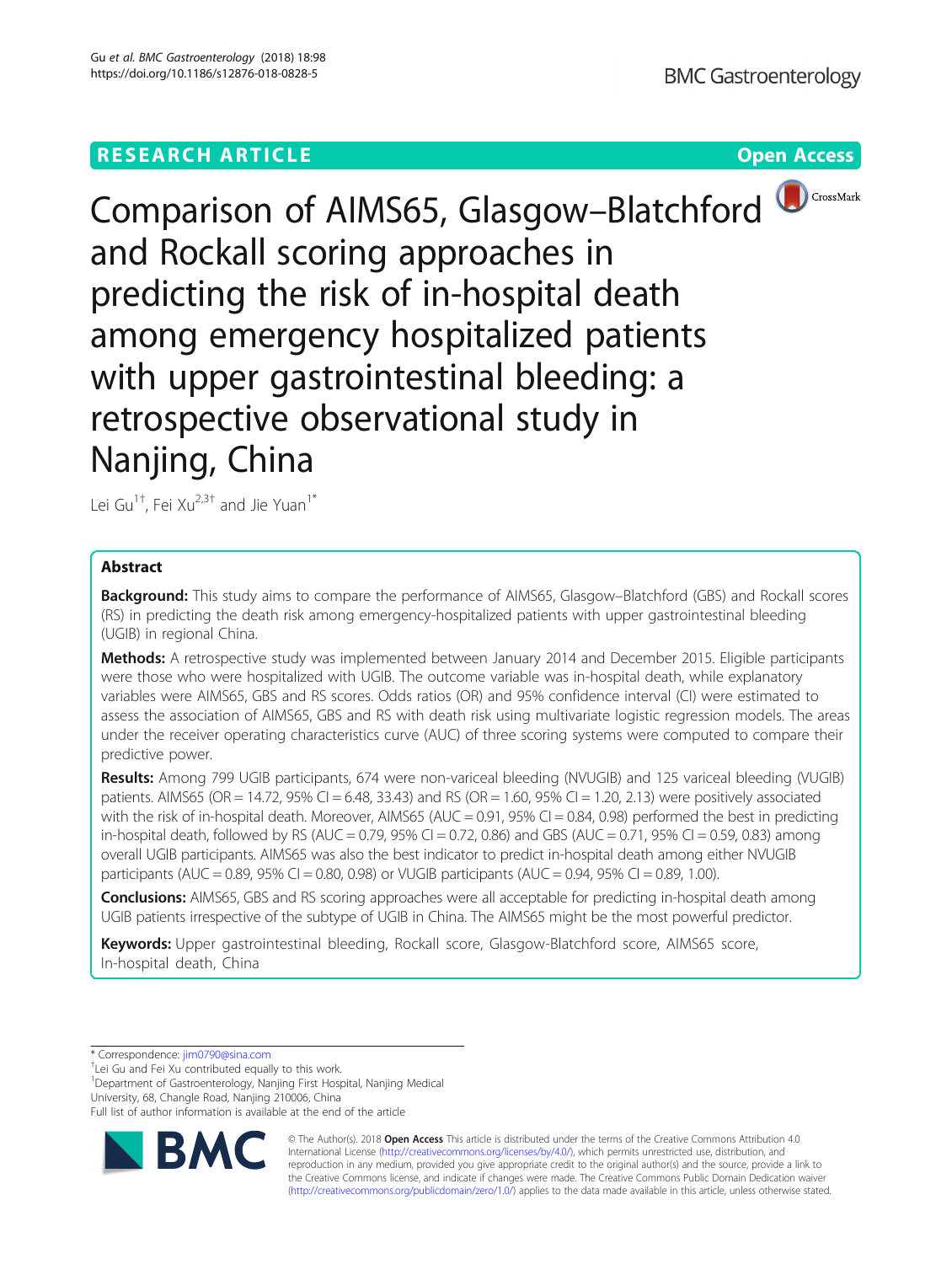## Background

Upper gastrointestinal bleeding (UGIB) refers to the acute bleeding caused by upper gastrointestinal tract lesions beyond the ligament of Treitz, including non-variceal upper gastrointestinal bleeding (NVUGIB) and variceal upper gastrointestinal bleeding (VUGIB) [[1](#page-7-0)]. Over the past decades, the treatment and management of UGIB have been substantially improved, however the death rate among UGIB patients did not decline notably. The death rate was approximately 10% within overall UGIB patients and even as high as 35% among those with acute and chronic co-morbidities in Western countries [\[2](#page-7-0)–[4\]](#page-7-0). In China, UGIB-specific death rate was estimated to be 4–14%, showing a heavy disease burden caused by UGIB [[5\]](#page-7-0).

The scenarios of prognosis are different for UGIB patients. Some patients with minor bleeding might get completely recovered without clinical treatment, while others with severe clinical symptoms might lose lives if they could not receive appropriate and effective clinical treatment timely. Therefore, it is of particular importance for clinical practitioners to effectively identify those UGIB patients who are at high risk of experiencing subsequent adverse outcomes. Recently, some scoring approaches have been developed to predict the subsequent outcomes for patients with UGIB, including Rockall score (RS), Glasgow Blatchford Score (GBS), Baylor Bleeding score, Cedars-Sinai Medical Center predictive index, Almela score and AIMS65 score. Among the above mentioned scoring approaches, RS and GBS are the most often-used  $[6–10]$  $[6–10]$  $[6–10]$ . However, they were not applied as widely as expected in clinical practice due to the complicated score calculation. Fortunately, the AIMS65 scoring system has recently been developed and validated to predict in-hospital death by Harvard Medical School in 2011 [\[11\]](#page-7-0), which was more easily-calculated relative to either GBS or RS.

Considering that there are approximately 1 million UGIB patients visiting hospital each year and high mortality among these UGIB patients in China [[5](#page-7-0)], it is of great significance to identify those UGIB patients who are at high risk of death (or other severe adverse outcomes) and provide them appropriate clinical treatment in time. Therefore, an effective and easily-used scoring approach is urgently needed for identifying those UGIB patients at high risk of death in China. Using hospital-based retrospective data, we aimed to evaluate the performance of AIMS65, GBS and RS scoring approaches in predicting the risk of death for hospitalized UGIB patients in China.

### Methods

#### Participants

This was a retrospective hospital-based observational study. Participants were UGIB patients who visited the Department of Gastroenterology of Nanjing First Hospital with related signs and symptoms (i.e., melena, hematemesis, coffee ground vomiting, and/or abdominal pain) and were hospitalized for clinical treatment between January 2014 and December 2015. Those patients were excluded from the study if they (1) did not receive endoscopy examination as they had severe clinical symptoms and needed emergent clinical treatment to save their lives  $(n = 7)$ , and/or (2) had missing data regarding calculation of GBS, RS and AIMS65. Finally, 799 of 814 UGIB patients were successfully included in this study. Prior to data collection, written informed consent was obtained from each alive participant or from his/her next of kin for the died. This study was approved by the Academic and Ethical Committee of Nanjing First Hospital.

## Data collection

For each participant, the following information were collected: age, gender, symptoms and signs on admission (including hematemesis, coffee ground vomiting, melena, syncope, mental status, blood pressure and pulse), co-morbidities (e.g., ischemic heart disease, diabetes mellitus, congestive cardiac failure, liver disease), profiles from laboratory tests (e.g., albumin level, urea, international normalized ratio, creatinine, hemoglobin), endoscopy examination records and subsequent clinical outcome events (in-hospital death or being alive).

#### Study variables

#### Outcome variables

The primary outcome variable was in-hospital death ("Yes" or "No"), defined as any death occurred during the period of hospitalization due to UGIB attack.

#### Explanatory variables

Explanatory variables were GBS, RS and AIMS65 scores, which were used as continuous and categorical measures, separately, in our analysis. There were 8, 5 and 5 risk factors involved to compute the score of GBS, RS and AIMS65, respectively. Table [1](#page-2-0) presented all the specific risk factors and scoring algorithms included in each scoring system.

#### Statistical analysis

First, we conducted descriptive analysis using t-test (continuous variables) or Chi-square test (categorical variables). Then, using logistic regression models, we examined the relationship between outcome events and scores, separately. Two models were introduced: model 1 was a univariate analysis with each score as the single predictor; model 2 was a multivariate regression model with adjustment for participants' age and/or gender and/or other potential clinical confounders (including albumin, urea, international normalized ratio, hemoglobin, blood pressure, pulse, comorbidity, mental status [\[12,](#page-7-0) [13\]](#page-7-0), blood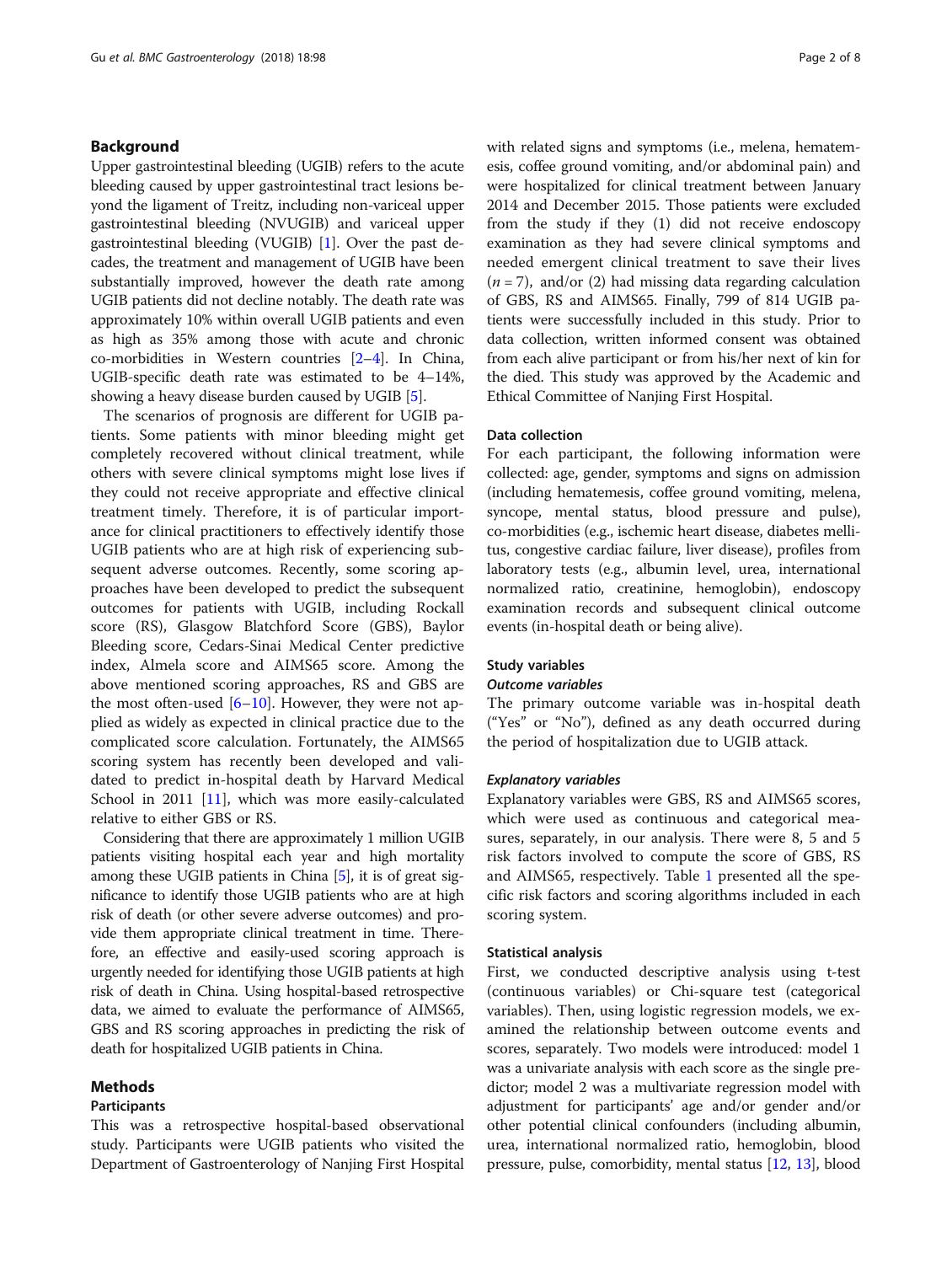<span id="page-2-0"></span>Table 1 Factors and scoring algorithms included in GBS, RS and AIMS65

|           | Admission clinical factor        | Parameter                                                                      | Score |
|-----------|----------------------------------|--------------------------------------------------------------------------------|-------|
| GBS       | BUN (mmol/L)                     | $6.5 - 7.9$                                                                    | 2     |
|           |                                  | $8.0 - 9.9$                                                                    | 3     |
|           |                                  | $10.0 - 24.9$                                                                  | 4     |
|           |                                  | $\geq$ 25.0                                                                    | 6     |
|           | Hemoglobin level (g/dL)          | Male: $\geq$ 12 to $<$ 13                                                      | 1     |
|           |                                  | Female: $\geq$ 10 to < 12                                                      | 1     |
|           |                                  | Male: $> 10$ to $< 12$                                                         | 3     |
|           |                                  | Male: $<$ 10, female: $<$ 10                                                   | 6     |
|           | SBP (mm Hg)                      | $≥ 100$ to < 109                                                               | 1     |
|           |                                  | $≥$ 90 to < 100                                                                | 2     |
|           |                                  | < 90                                                                           | 3     |
|           | Other marker                     | $HR \geq 100$ bpm                                                              | 1     |
|           |                                  | Melena                                                                         | 1     |
|           |                                  | Syncope                                                                        | 2     |
|           |                                  | Hepatic disease or<br>cardiac failure                                          | 2     |
| <b>RS</b> | Age (yr)                         | < 60                                                                           | 0     |
|           |                                  | $60 - 79$                                                                      | 1     |
|           |                                  | $\geq 80$                                                                      | 2     |
|           | Shock                            | $HR > 100$ bpm                                                                 | 1     |
|           |                                  | $SBP < 100$ mmHg                                                               | 2     |
|           | Comorbidity                      | IHD, CHF, any major<br>comorbidity renal failure,<br>liver failure             | 2     |
|           |                                  | metastatic malignancy                                                          | 3     |
|           | Endoscopic finding               | Mallory-Weiss tear or<br>no lesion                                             | 0     |
|           |                                  | Peptic ulcer disease,<br>erosive esophagitis                                   | 1     |
|           |                                  | Malignancy                                                                     | 2     |
|           | Stigmata of recent<br>hemorrhage | Clean-based ulcer,<br>flat pigmented spot                                      | 0     |
|           |                                  | Blood in upper<br>gastrointestinal tract,<br>clot, visible vessel,<br>bleeding | 2     |
| AIMS65    | Albumin (g/dL)                   | < 3.0                                                                          | 1     |
|           | <b>INR</b>                       | >1.5                                                                           | 1     |
|           | Mental status                    | Altered                                                                        | 1     |
|           | SBP (mm Hg)                      | $\leq 90$                                                                      | 1     |
|           | Age (yr)                         | $\geq 65$                                                                      | 1     |

GBS glasgow-blatchford score, BUN blood urea nitrogen level, SBP systolic blood pressure, HR heart rate, RS rockall risk score, IHD ischemic heart disease, CHF congestive heart failure, INR international normalized ratio, AIMS65 AIMS65 score

platelet count, prothrombin time or bleeding causes based on endoscopy exam) with consideration of specific variables included in each scoring system. Next, we used

receiver operator characteristic curve (ROC) analysis, a widely used approach, to compare the predictive power of each scoring system on the risk of experiencing outcome events [[14](#page-7-0), [15](#page-7-0)]. ROC curve is a graphic representation of the relation between sensitivity and specificity for a diagnostic test. The areas under the receiver operating characteristics curve (AUC) were calculated with sensitivity as y-axis against 1-specifity as x-axis. With AUC, ROC curve can estimates and compares the predictive power of different tests or measures, which can assist with the choice of one test over the others. Generally, a perfect test will have an AUC of 1.0 and an  $AUC = 0.5$  means the test performs no better than chance. Sensitivity and specificity of each scoring system were calculated at all possible cut-off points. The optimal cut-off value was identified based on the maximum sum of sensitivity and specificity for each scoring system. Data were double-entered and cleaned with EpiData 3.0 (The Epidata Association, Odense, Denmark) and analyzed using SPSS 21.0 (IBM Corp, Armonk, NY, USA).

## Results

#### Selected participants' characteristics

Among the total 814 patients with UGIB, 799 participants were eligibly included in this study, with a mean (SD) age of 57.46 (18.04) years and 612 (76.60%) of men. Table [2](#page-3-0) displayed the selected characteristics for 799 participants in this study. There were only 15 patients (1.8%) excluded from our analysis due to incomplete information. No death case was observed among those 15 excluded patients. The 15 patients excluded from our analysis (mean  $\pm$  SD: 73.93  $\pm$  14.84,  $p < 0.05$ ) were significantly older than those 799 participants included in this study. However there was no statistical difference in gender proportion between the 15 excluded (60% of men) and 799 included patients (76.60% of men,  $p = 0.13$ ).

Of those 799 UGIB patients, 125 (15.60%) were with variceal bleeding and 674 (84.40%) with nonvariceal bleeding. With respect to the causes of bleeding for these 799 patients, 484 (60.58%) participants were with peptic ulcer bleeding, 65 (8.14%) with cancer bleeding, 40 (5.01%) with Mallory-Weiss syndrome, 9 (1.13%) with erosive esophagitis and 201 (25.16%) with other diseases (e.g., gastro-oesophageal varices, acute gastric mucosal lesions, Dieulafoy's lesion, or diverticular bleeding).

## Associations of RS, GBS and AIMS65 scores with the risk of in-hospital death

The death rate was 3.1% (25/799) among UGIB patients in this study. Table [3](#page-4-0) presented the associations of RS, GBS and AIMS65 scores with the risk of in-hospital death among overall 799 participants. After adjustment for potential confounders, AIMS65 (OR = 14.72,  $95\%$  CI = 6.48, 33.43) and RS ( $OR = 1.60$ ,  $95\%$   $CI = 1.20$ ,  $2.13$ ) scores were examined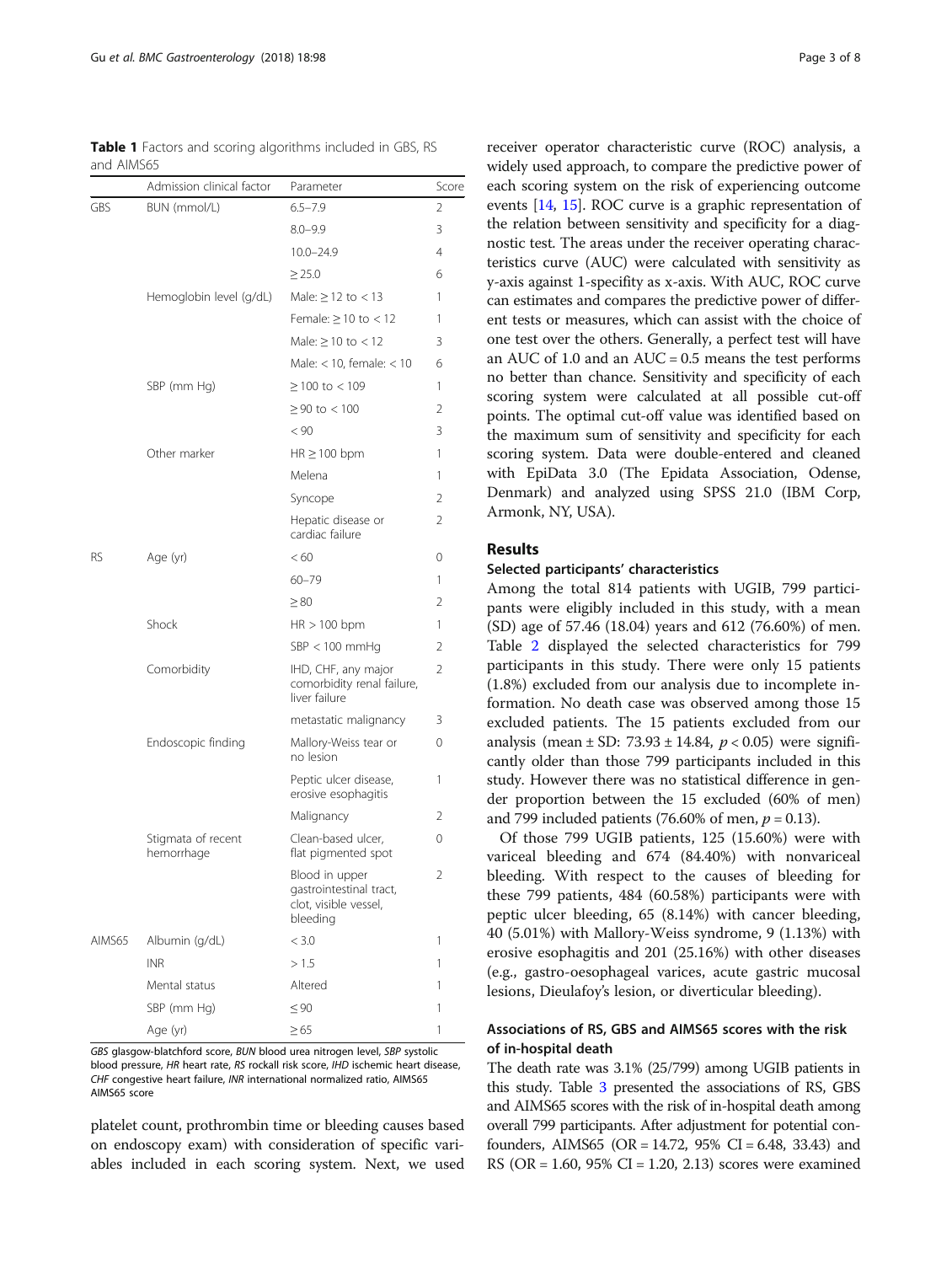<span id="page-3-0"></span>Table 2 Selected demographic and clinical characteristics of participants  $(N = 799)$ 

| Characteristics                                   | n (%)              |
|---------------------------------------------------|--------------------|
| Men (%)                                           | 612 (77.22)        |
| Age, yr. (mean $\pm$ SD)                          | $57.46 \pm 18.04$  |
| Clinical symptoms                                 |                    |
| Melena                                            | 671 (84.0)         |
| Coffee ground vomiting                            | 90 (11.3)          |
| Mental status or syncope                          | 77 (9.6)           |
| Signs and Laboratory Examinations (mean $\pm$ SD) |                    |
| Systolic blood pressure, mm Hg                    | $118.37 \pm 17.87$ |
| Pulse, bpm                                        | $85.17 \pm 13.53$  |
| Hemoglobin, g/dL                                  | $9.48 \pm 2.89$    |
| Urea, mmol/L                                      | $9.84 \pm 5.50$    |
| Albumin, g/dL                                     | $3.37 \pm 0.57$    |
| <b>INR</b>                                        | $1.10 \pm 0.49$    |
| Comorbidities                                     |                    |
| Ischemic heart disease                            | 120 (15.0)         |
| Diabetes mellitus                                 | 98 (12.3)          |
| Congestive cardiac failure                        | 25(3.1)            |
| Liver disease                                     | 130 (16.3)         |
| Liver failure                                     | 123 (15.4)         |
| Chronic renal impairment                          | 11 $(1.4)$         |
| Endoscopic finding                                |                    |
| Mallory-Weiss tear                                | 40 (5.0)           |
| Peptic ulcer disease                              | 484 (60.6)         |
| Malignancy                                        | 65(8.1)            |
| Erosive esophagitis                               | 9(1.1)             |
| Other diagnoses                                   | 201 (25.2)         |
| Stigmata of recent hemorrhage                     |                    |
| Clean-based ulcer                                 | 462 (57.7)         |
| Flat pigmented spot                               | 279 (34.9)         |
| Blood in upper gastrointestinal tract,            | 30(3.8)            |
| Clot                                              | 3(0.4)             |
| Visible vessel                                    | 6(0.8)             |
| Bleeding                                          | 19 (2.4)           |

to be positively associated with the risk of death among the overall participants, while marginally significant link  $(OR = 1.09, 955CI = 0.93, 1.27)$  was observed between GBS score and death risk.

Table [4](#page-4-0) showed the associations of RS, GBS and AIMS65 scores with in-hospital death by type of UGIB. Among participants with NVUGIB, the scenarios of the associations of RS, GBS and AIMS65 scores with in-hospital death were similar to those within overall participants. However, for patients with VUGIB, only AIMS65 was examined to be positively associated with the likelihood of death.

## Predictive power of RS, GBS and AIMS65 scoring approaches on the risk of experiencing in-hospital death based on ROC analysis

Figure [1](#page-5-0) displayed the AUCs of RS, GBS and AIMS65 scoring systems to predict in-hospital death among overall participants. AIMS65 (AUC = 0.91, 95% CI = 0.84, 0.98) performed the best in predicting in-hospital death, followed by RS (AUC =  $0.79$ ,  $95\%$  CI =  $0.72$ ,  $0.86$ ) and GBS  $(AUC = 0.71, 95\% CI = 0.59, 0.83).$ 

Figures [2](#page-5-0) and [3](#page-6-0) showed the AUCs of RS, GBS and AIMS65 scoring systems to predict in-hospital death among NVUGIB and VUGIB participants, separately. Among the NVUGIB participants, AIMS65 (AUC = 0.89, 95%  $CI = 0.80, 0.98$ ) performed the best to predict in-hospital death, then RS (AUC =  $0.81$ ,  $95\%$  CI =  $0.73$ ,  $0.88$ ) and GBS  $(AUC = 0.65, 95\% CI = 0.50, 0.80)$ , while AIMS65  $(AUC = 0.94, 95\% CI = 0.89, 1.00)$  was also the best predictor of in-hospital death, and then GBS (AUC = 0.78, 95%  $CI = 0.54, 0.93$  and RS (AUC = 0.67, 95% CI = 0.50, 0.84) among VUGIB participants.

## Optimal cutoff values of RS, GBS and AIMS65 scoring approaches for predicting in-hospital death

In this study, we estimated the optimal cutoff values of RS, GBS and AIMS65 scoring system, separately, for predicting in-hospital death among overall participants based on our ROC analysis (Table [5\)](#page-6-0). The optimal cutoffs were identified to be 3, 12 and 2 for RS, GBS and AIMS65, respectively, and the largest sum of sensitivity (true positive rate) and specificity (true negative rate) produced for each scoring approach was 146% (RS), 140% (GBS) and 172% (AIMS65), separately, based on the corresponding estimated optimal cutoffs in this study.

## Discussion

In this retrospective study, significantly positive associations were identified between either RS or AIMS65 score and the risk of in-hospital death but marginally statistical link was observed for GBS scores among UGIB patients in Nanjing, China. Furthermore, based on AUCs, AIMS65 was the best approach, against the other two scoring systems, to predict in-hospital death (AIMS65 > RS > GBS for overall participants) among overall participants. Finding from this study suggested that these three scoring systems might be acceptable to predict in-hospital death for emergency hospitalized UGIB patients in China, which also added further evidence to existing literature.

The majority (91.7%) of the 799 UGIB patients were those with peptic ulcer bleeding, gastro-oesophageal varices, cancer bleeding, Mallory-Weiss syndrome or acute gastric mucosal lesions in our study. This was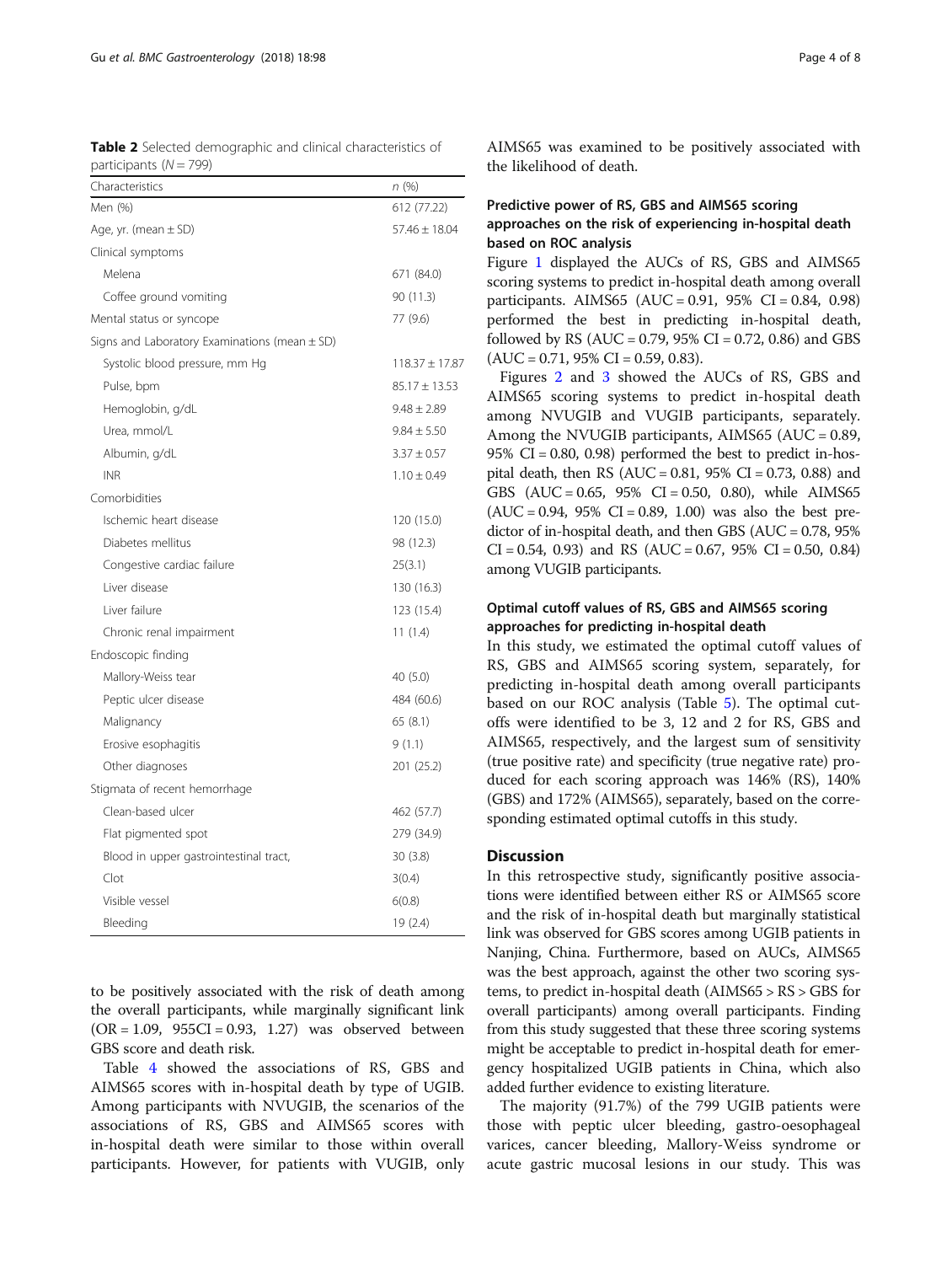| Scoring system | Death     | n(%)       | Score values (Mean $\pm$ SD) | Unadjusted odds ratio (95% CI) | Adjusted odds ratio (95% CI)     |
|----------------|-----------|------------|------------------------------|--------------------------------|----------------------------------|
| <b>RS</b>      | <b>No</b> | 774 (96.9) | $2.86 \pm 1.78$              |                                |                                  |
|                | Yes       | 25(3.1)    | $4.88 \pm 1.90$              | 1.72 (1.38, 2.13)              | $1.60$ (1.20, 2.13) <sup>a</sup> |
| <b>GBS</b>     | <b>No</b> | 774 (96.9) | $8.31 \pm 3.64$              |                                |                                  |
|                | Yes       | 25(3.1)    | $11.24 \pm 4.02$             | 1.31 (1.14, 1.50)              | $1.09(0.93, 1.27)^b$             |
| AIMS65         | <b>No</b> | 774 (96.9) | $0.69 \pm 0.99$              |                                |                                  |
|                | Yes       | 25(3.1)    | $2.00 \pm 1.00$              | 8.24(4.67, 14.54)              | 14.72 $(6.48, 33.43)^c$          |
|                |           |            |                              |                                |                                  |

<span id="page-4-0"></span>Table 3 The associations of RS, GBS and AIMS65 scores with the risk of in-hospital death among 799 UGIB participants in Nanjing, China

<sup>a</sup>RS: Adjusted for gender, Hb, Albumin, BUN, INR, Mental status/ Syncope, PT and PLT

<sup>b</sup>GBS: Adjusted for age, gender, Albumin, INR, PT, PLT and endoscopic findings

<sup>c</sup>AIMS65: Adjusted for gender, Hb, BUN, heart rate, co-morbidity, PT, PLT and endoscopic findings

consistent not only with that reported from Western societies [\[9](#page-7-0)] but also with findings from a survey among Chinese UGIB patients [[16\]](#page-7-0).

The death rate (3.10%) observed among UGIB patients in this study was lower relative to those documented in previous literatures from both China and UK [[17,](#page-7-0) [18](#page-7-0)]. This might be explained, in part, by that application of proton pump inhibitors (PPIs) prior to endoscopy, which could reduce the risk of re-bleeding and death [[1\]](#page-7-0). In addition, different from some previous studies, the outcome events (in-hospital death) assessed in this study were limited to those observed in the period of hospitalization, therefore the potential death cases after discharge were not investigated, which might have the number of death cases underestimated.

Some recent studies found that AIMS65 had similar power to RS or GBS in predicting death for UGIB patients [[5](#page-7-0), [19](#page-7-0)]. However, our study showed that AIMS65 was better than either GBS or RS in predicting in-hospital death. In addition to the interesting findings for overall participants, our study demonstrated that each of AIMS65, GBS and RS also could be used to assess the risk of in-hospital death in either NVUGIB or VUGIB patients. This was in line with the reports from previous retrospective studies [\[20](#page-7-0), [21](#page-7-0)].

Only five variables are included to compute the AIMS65 score and the calculation of AIMS65 score is really simpler relative to GBS or RS. In our study, AIMS65 performed the best among these three scoring systems to predict in-hospital death for UGIB patients. Therefore, in terms of easy-use and predictive power, AIMS65 might be the most optimal instrument for predicting in-hospital death among UGIB patients in China.

A cut-off value is critically important for each scoring system in predicting clinical outcome events. Unfortunately, cutoffs were almost different for each of these three scoring systems in previous studies  $[6, 19]$  $[6, 19]$  $[6, 19]$ . It is really difficult to explain such inconsistency of cutoff values among different studies. However, this might be partly due to some differences in those studies: participants and ethnicity, bleeding cause based on endoscopy

Table 4 The associations of RS, GBS and AIMS65 scores with the risk of in-hospital death among participants by type of UGIB in Nanjing, China

| Sub-group of participants | Scoring system | Mortality | n(%)       | Score values (Mean $\pm$ SD) | Unadjusted odds ratio<br>(95% CI) | Adjusted odds ratio<br>$(95% \text{ Cl})$ |
|---------------------------|----------------|-----------|------------|------------------------------|-----------------------------------|-------------------------------------------|
| NVUGIB $(n = 674)$        | <b>RS</b>      | No        | 658(97.6)  | $2.27 \pm 1.41$              |                                   |                                           |
|                           |                | Yes       | 16(2.4)    | $3.94 \pm 1.44$              | 1.83 (1.38, 2.42)                 | 1.79 $(1.24, 2.58)^{a}$                   |
|                           | <b>GBS</b>     | No        | 658(97.6)  | $7.82 \pm 3.56$              |                                   |                                           |
|                           |                | Yes       | 16(2.4)    | $10.06 \pm 3.85$             | 1.22 (1.04, 1.43)                 | $0.99(0.82, 1.18)^{b}$                    |
|                           | AIMS65         | No        | 658(97.6)  | $0.58 \pm 0.72$              |                                   |                                           |
|                           |                | Yes       | 16(2.4)    | $2.31 \pm 1.14$              | 7.29(3.81, 13.94)                 | 8.72 (3.54, 21.48) <sup>c</sup>           |
| VUGIB $(n = 125)$         | <b>RS</b>      | No        | 116 (92.8) | $2.86 \pm 1.78$              |                                   |                                           |
|                           |                | Yes       | 9(7.2)     | $4.88 \pm 1.90$              | 1.64 (0.88, 3.08)                 | $1.95(0.79, 4.80)^{a}$                    |
|                           | <b>GBS</b>     | No        | 116 (92.8) | $8.31 \pm 3.64$              |                                   |                                           |
|                           |                | Yes       | 9(7.2)     | $11.24 \pm 4.02$             | 1.48 (1.07, 2.05)                 | 1.26 $(0.88, 1.82)^b$                     |
|                           | AIMS65         | No        | 116 (92.8) | $0.69 \pm 0.99$              |                                   |                                           |
|                           |                | Yes       | 9(7.2)     | $2.00 \pm 1.00$              | 28.88(3.76, 222.02)               | 244.11 (4.18, 14,266.12) <sup>c</sup>     |

<sup>a</sup>RS: Adjusted for gender, Hb, Albumin, BUN, INR, Mental status/Syncope, PT and PLT

<sup>b</sup>GBS: Adjusted for age, gender, Albumin, INR, PT, PLT and endoscopic findings

AIMS65: Adjusted for gender, Hb, BUN, heart rate, co-morbidity, PT, PLT and endoscopic findings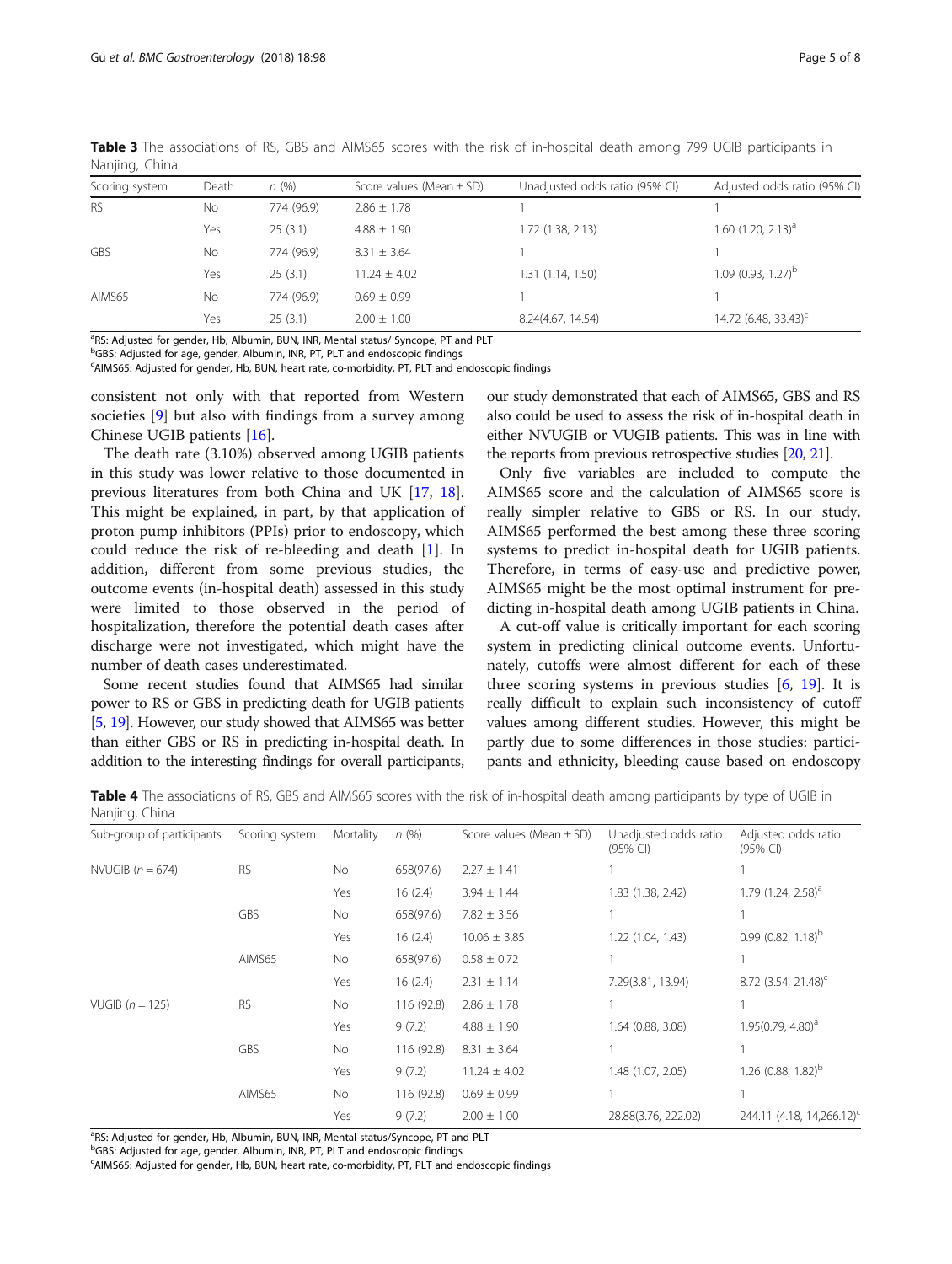<span id="page-5-0"></span>

exam, use of PPIs, time of endoscopy exam and adherence to guidelines regarding endoscopic therapy [\[19](#page-7-0)]. For example, a study from Spain found that the optimal cutoff value for predicting death among UGIB patients was 1 for AIMS65, 12 for GBS and 6 for RS [[19](#page-7-0)]. An Australian study reported that the preferable cutoff was 3 for AIMS65, 15 for GBS and 7 for RS to predict death among UGIB patients [[6\]](#page-7-0). And, our study suggested that the optimal cutoff value among Chinese UGIB patients was 2 for AIMS65, 12 for GBS and 3 for RS to predict in-hospital death. Therefore, the optimal cutoff of each scoring system should be specified for different population to maximize the power of identifying UGIB patients at high risk of death.

To the best of our knowledge, this is the first study conducted in China to compare the performance of GBS, RS and AIMS65 to predict the risk of in-hospital death among Chinese UGIB patients. The sample size

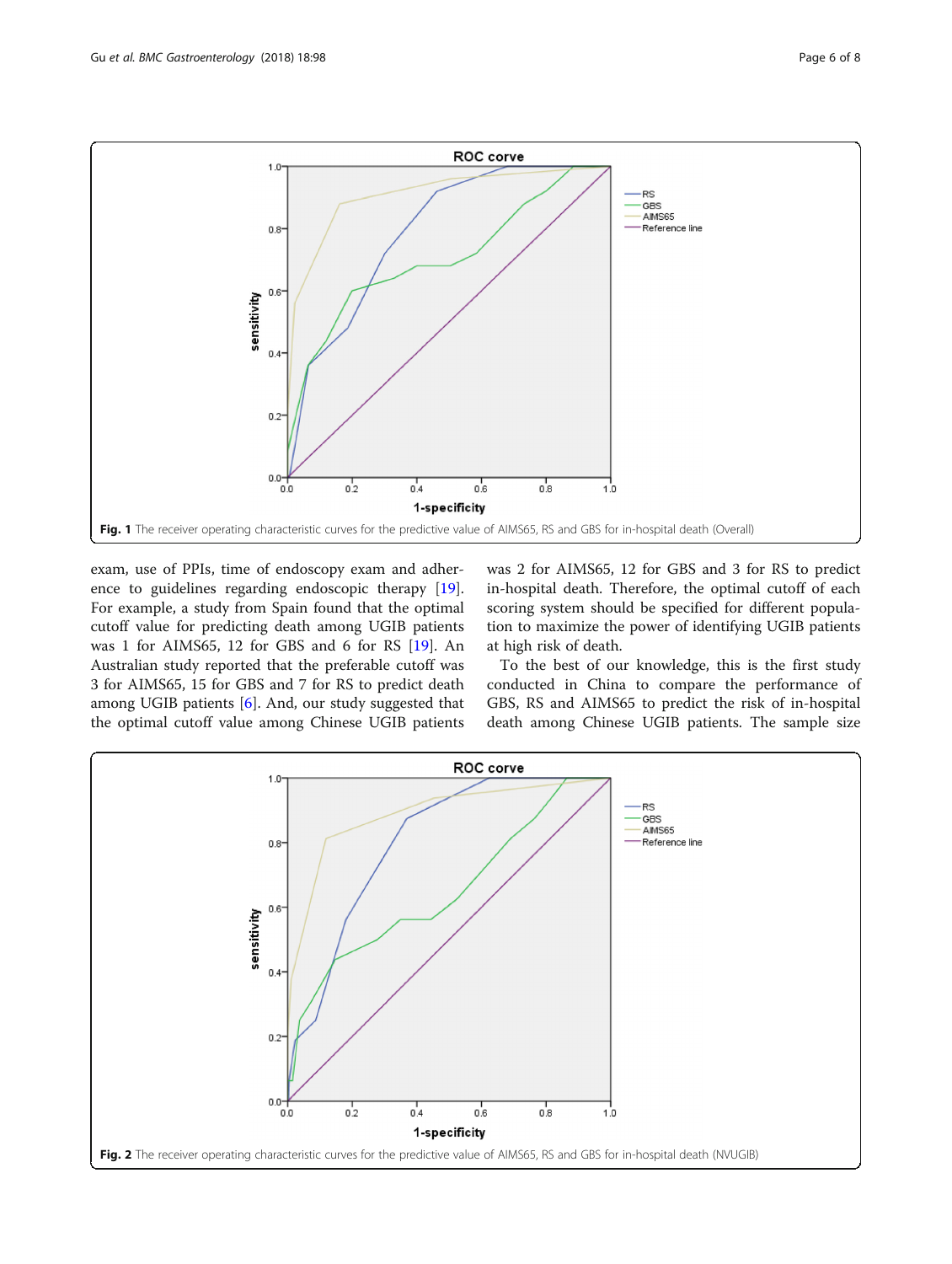<span id="page-6-0"></span>

was relatively large with sufficient number of VUGIB patients included, which allowed us to examine the predictive power of each scoring system within NVUGIB or VUGIB patients. Reasonable and appropriate statistical methods were used to investigate the association of scores generated by each instrument with the risk of death, to make comparison of predictive performance among the three scoring system, and to estimate the optimal cutoff for each scoring approach within this study.

Some limitations also need to be mentioned. First, this was a retrospective study, which implied potential information bias due to the study design, so the findings should be prudently interpreted. Second, 15 patients were excluded from our analysis due to incomplete data, which might cause potential bias in interpretation of the

Table 5 The estimated optimal cutoff values for AIMS65, GBS, and RS scoring system in this study

| Scores     | Cutoff value  | Sensitivity | Specificity | Youden index |
|------------|---------------|-------------|-------------|--------------|
| AIMS65     |               | 0.96        | 0.49        | 0.45         |
|            | 2             | 0.88        | 0.84        | 0.72         |
|            | 3             | 0.56        | 0.98        | 0.54         |
| <b>GBS</b> | 11            | 0.64        | 0.67        | 0.31         |
|            | 12            | 0.60        | 0.80        | 0.40         |
|            | 13            | 0.44        | 0.88        | 0.32         |
| <b>RS</b>  | $\mathcal{P}$ | 1.0         | 0.32        | 0.32         |
|            | 3             | 0.92        | 0.54        | 0.46         |
|            | 4             | 0.72        | 0.70        | 0.42         |

generalization of the present study findings. Third, only those UGIB patients died in hospital were included in this study and patients died after discharge were missed out. However, this might underpowered the effects of our analysis. In future, perspective studies are needed to further examine the performance of those scoring systems for predicting clinical outcome events among large scale representative sample population with UGIB in China.

## Conclusions

AIMS65, GBS and RS were all acceptable for predicting in-hospital death among either overall UGIB, NVUGIB or VUGIB patients in China. Among the three scoring systems, AIMS65 might be the best to predict in-hospital death for hospitalized UGIB patients.

#### **Abbreviations**

AUC: Areas under the receiver operating characteristics curve; CI: Confidence interval; GBS: Glasgow–Blatchford; NVUGIB: Non-variceal upper gastrointestinal bleeding; OR: Odds ratios; ROC: Receiver operator characteristic curve; RS: Rockall scores; UGIB: Upper gastrointestinal bleeding; VUGIB: Variceal upper gastrointestinal bleeding

#### Acknowledgements

Our special thanks go to those staff who assisted us in data collection.

#### Funding

The work was supported by Nanjing Municipal Science and Technology Development Foundation (2007ZD011).